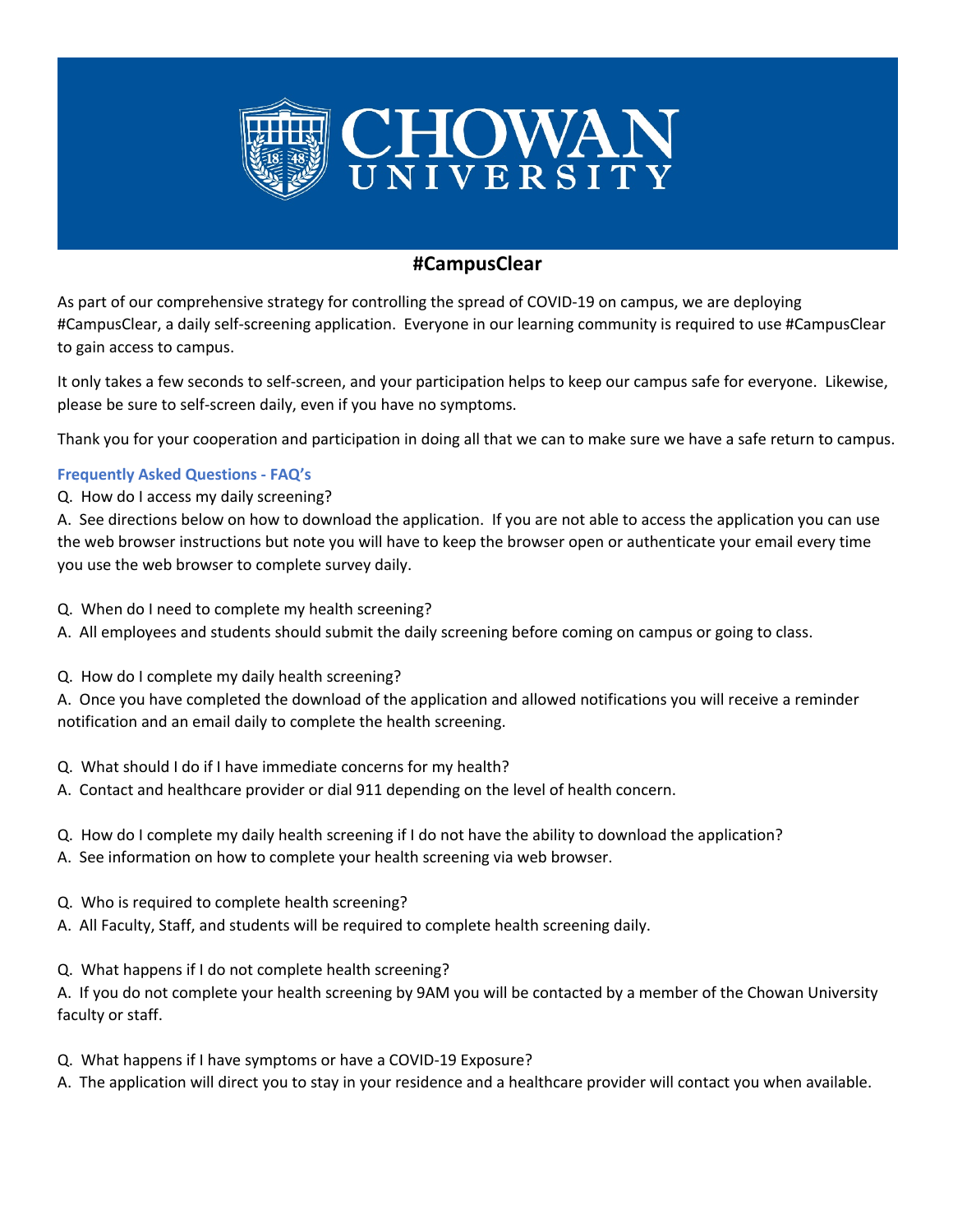## **Mobile Application Download**

To get started, download the app from the appropriate app store: Apple App Store or Google Play Please make sure you enable notifications from the app. There will only be 1 notification each day to prompt you to take the self-screening survey.

Once you have downloaded #CampusClear, log in by entering your institutional email address (must be your official @chowan.edu email). You will then receive an email confirmation, and after clicking the confirmation link you will have access to the app.